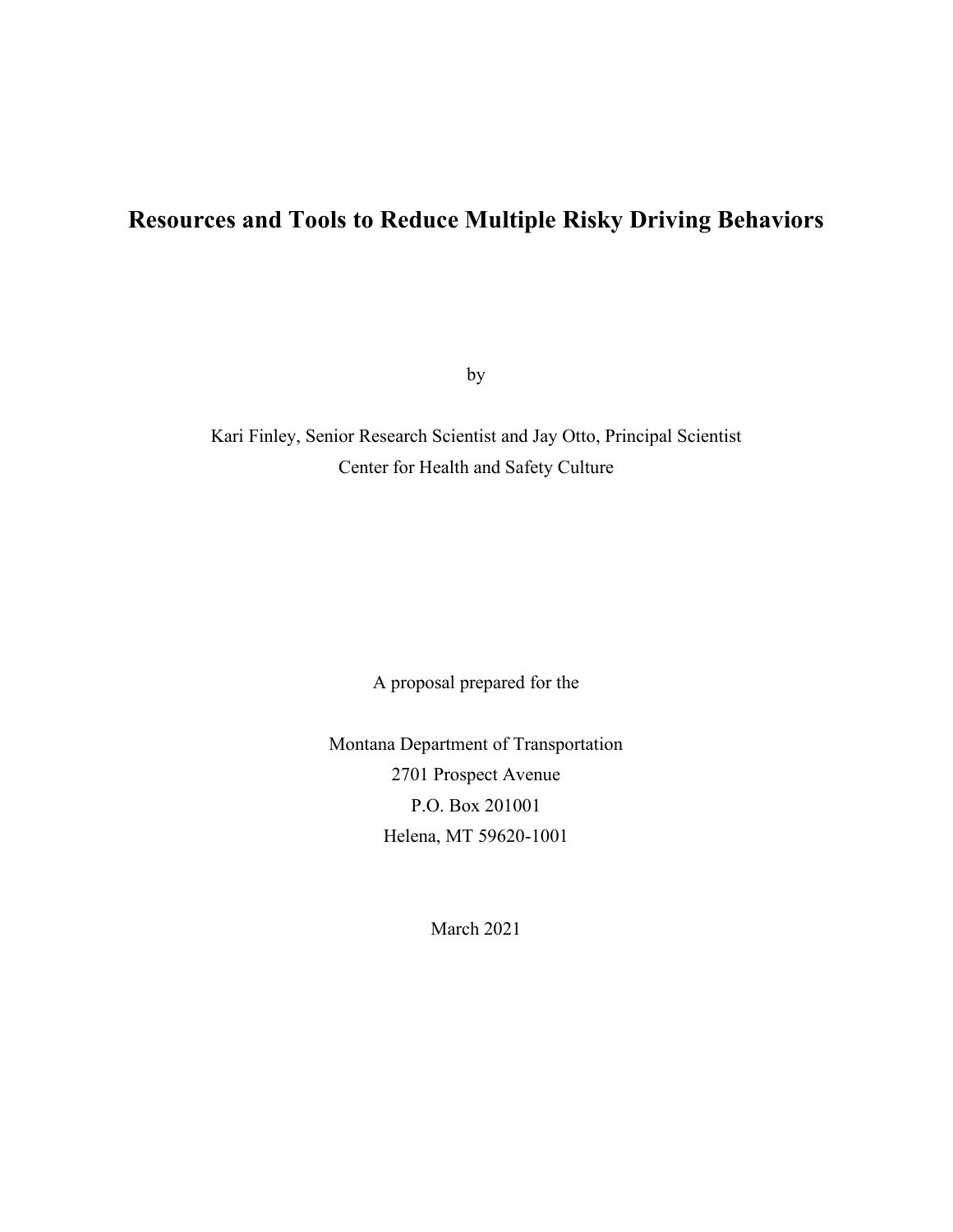# **TABLE OF CONTENTS**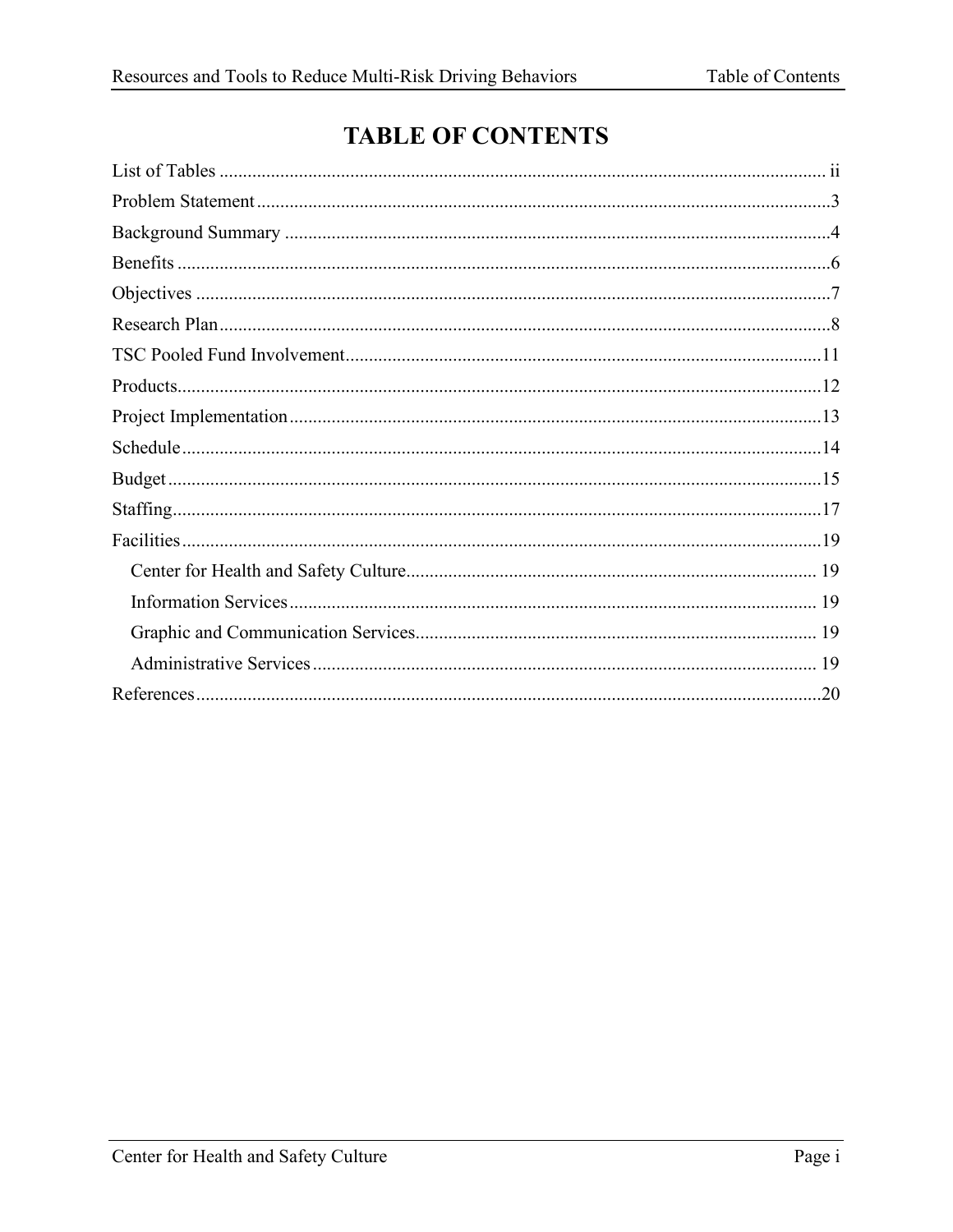### **LIST OF TABLES**

<span id="page-2-0"></span>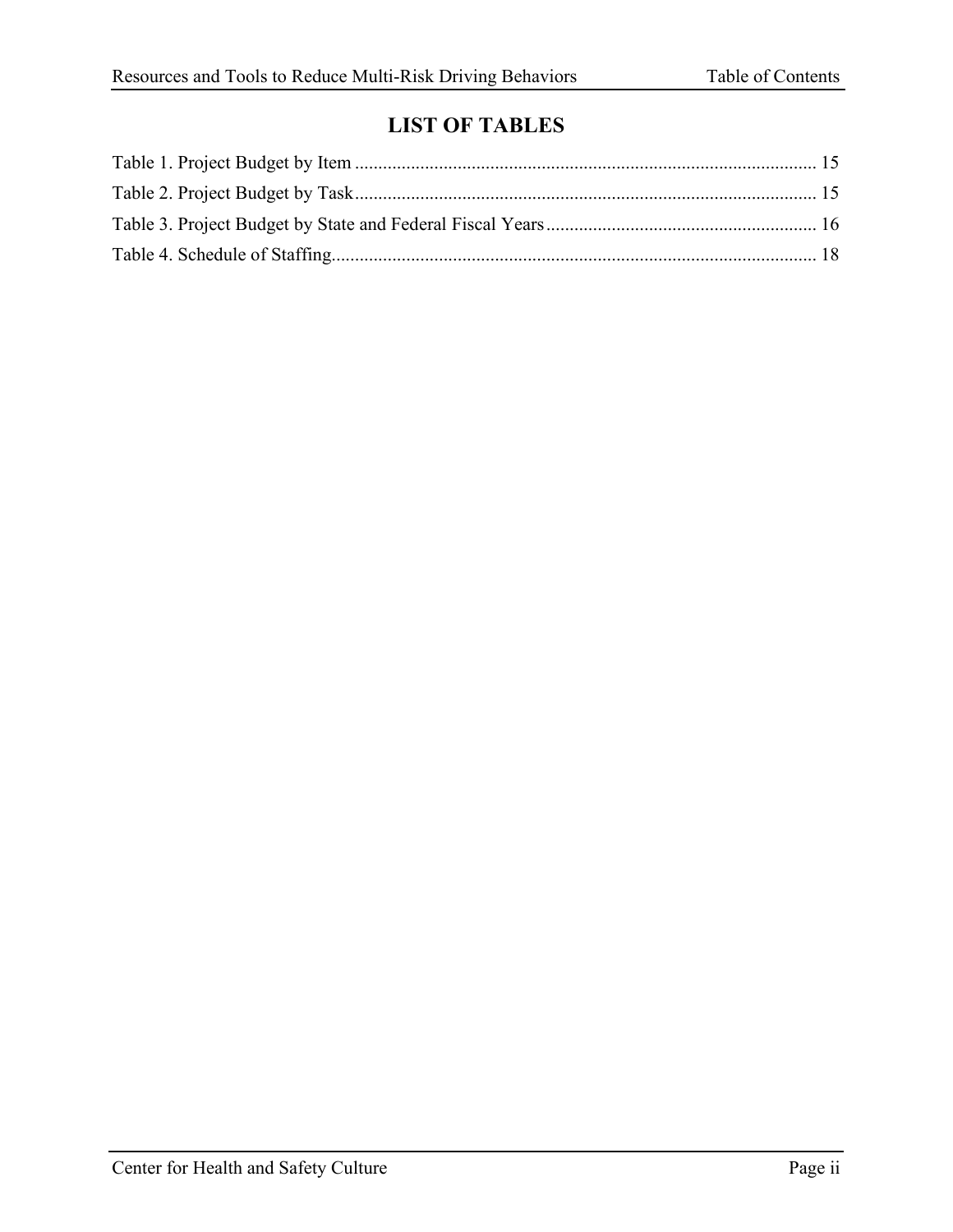#### **PROBLEM STATEMENT**

<span id="page-3-0"></span>There is growing recognition that drivers involved in fatal crashes are often engaged in multiple risky behaviors – not wearing a seat belt, speeding, and driving impaired (FARS, 2018). Research has established associations between impulsivity and multiple risky driving behaviors (Bicaksiz, & Ozkan, 2016). While the association between impulsivity and various risky driving behaviors is established in the literature, there is limited understanding about how to address impulsivity and the underlying beliefs and behaviors of individuals engaging in multiple risky driving behaviors. The proposed research seeks to address this gap by creating and testing an intervention designed to address traffic impulsivity to improve driver behaviors.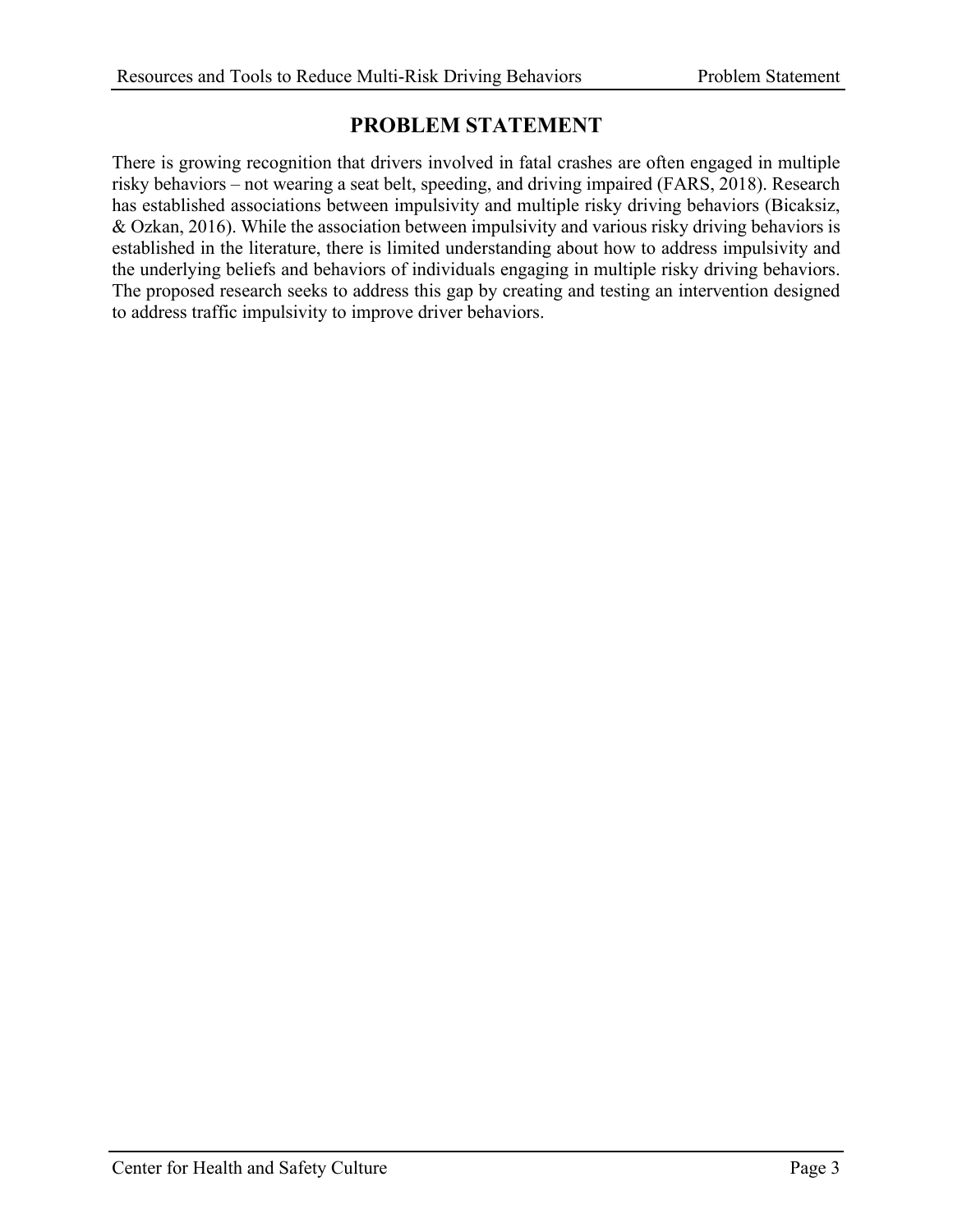### **BACKGROUND SUMMARY**

<span id="page-4-0"></span>According to the Fatality Analysis Reporting System (FARS), from 2014 to 2018 there were over 10,350 drivers involved in fatal crashes who were simultaneously unrestrained, speeding, and under the influence of alcohol (FARS, 2018). Drivers engaging in multiple risky behaviors – such as not using a seat belt, speeding, and driving impaired – may require more intensive interventions than are typically provided to drivers who are cited for any one of these risky behaviors in isolation.

Research evidence suggests there are associations between multiple risky driving behaviors (Simons-Morton, Li, Ehsani, & Vaca, 2016; Li, Simons-Morton, & Hingson, 2013). For example, one study revealed that risky drinking was associated with risky driving behaviors among youth (i.e., driving under the influence of alcohol, speeding, tailgating, talking on a cell phone, sending text messages, etc.) and recommended addressing them in combination as these behaviors may be linked by similar underlying belief systems like the affinity for risk or impulsiveness (Simons-Morton et al., 2016). Another study found low risk perception and high impulsivity were significant risk factors for a variety of risky behaviors such as infrequent seat belt use, drinking and driving, riding with an impaired driver, binge drinking, and speeding for the thrill, among patients at a trauma center who had experienced unintentional blunt trauma (from a vehicle crash, as a pedestrian, and from a fall) (Ryb, Dischinger, Kufera, & Read, 2006). Similarly, among people with driving violations, impulsivity was associated with both impaired driving and exceeding speed limits (Paaver, Eensoo, Pulver, & Harro, 2006).

Impulsivity influences various risky driving behaviors (Bicaksiz & Ozkan, 2016). Traffic impulsivity is defined as "the tendency to act quickly and inaccurately or act quickly and accurately without considering and elaborating on the future consequences while driving" Bicaksiz, & Ozkan, 2016, p. 220). Traffic impulsivity "may involve the inability to wait in traffic, expressing anger and aggression to others while driving, speeding, using a cell-phone while driving, close following, and making sudden accurate or inaccurate maneuvers without considering consequences" (Bicaksiz, & Ozkan, 2016, p. 220).

While the association between impulsivity and various risky driving behaviors is established in the literature, there is a gap in understanding how to address impulsivity and the underlying beliefs and behaviors of individuals engaging in multiple risky driving behaviors. The proposed research seeks to address this gap by creating and testing an intervention designed to address traffic impulsivity to improve driver behaviors.

A review of the Transportation Research International Documentation database revealed that interventions designed to address traffic impulsivity to improve driver behaviors are limited. Two studies were found that focused on the same brief intervention addressing impulsivity and driving behaviors with young novice drivers (Paaver et al., 2013; Eensoo, Paaver, Vaht, Loit, & Harro, 2018). The brief intervention included education on impulsivity (i.e., different types of impulsivity, how impulsivity is related to risk-taking, how to recognize impulsiveness in oneself, and situational factors that could potentially trigger impulsive behavior) and group work that focused on identifying psychological factors involved in traffic crashes, assessing one's own risk, and focusing on ways to decrease risk including teaching skills such as self-monitoring and selfregulation (Paaver et al., 2013). In the initial study, researchers found the brief intervention improved traffic behavior for novice drivers. After participating in the initial intervention, the researchers conducted a follow-up study and tracked traffic violations and traffic accidents for a period of four years. Results from this follow-up study revealed that the benefits of participating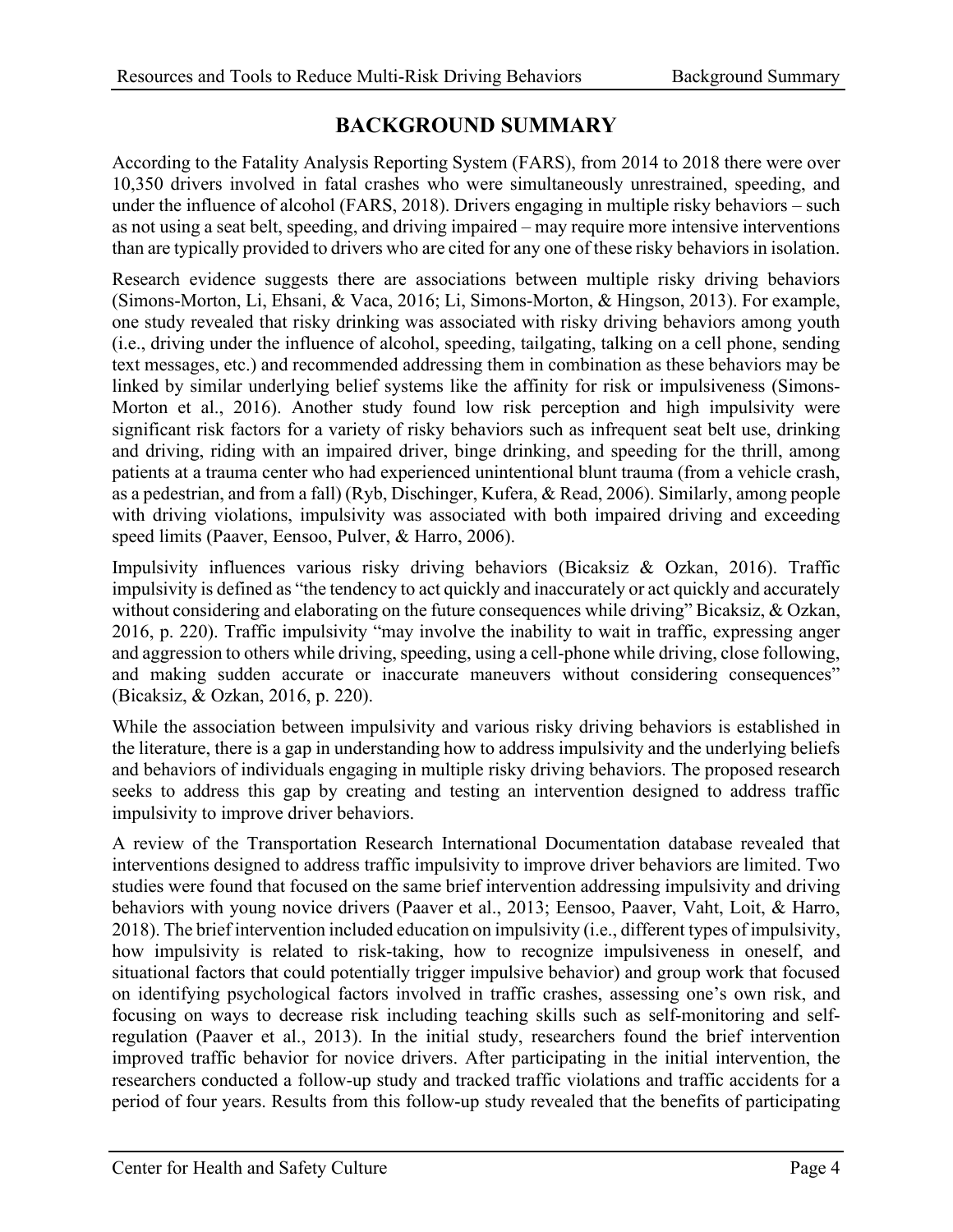in the intervention remained; "speeding, drunk driving, and involvement in traffic accidents were significantly lower in the intervention group" (Eensoo et al., 2018, p. 19). These findings suggest that brief interventions focused on impulsive behavior may be an important strategy to address multiple risky driving behaviors.

While the proposed brief intervention focuses on traffic impulsivity, it is also important to recognize that traffic impulsivity is likely not the only factor influencing multiple risky driving behaviors. Other underlying beliefs and behaviors such as sensation seeking, affinity for risk, and risk awareness may also be explored. In addition, research shows that drivers with multiple incidences of impaired driving often have a substance use disorder (LaPlante et al., 2008). Therefore, an intervention that seeks to address multiple risky driving behaviors may need to include elements of screening and referral to treatment.

Characteristics such as psychological reactance and moral disengagement may also influence the decisions of drivers engaging in multiple risky driving behaviors. . An intervention will likely need to address these characteristics. This project can build on previous research that has been done by the Traffic Safety Culture Pooled Fund to understand these two characteristics and mechanisms to decrease reactance and overcome moral disengagement. Designing an intervention with these factors and characteristics in mind will be important to address multiple risky driving behaviors.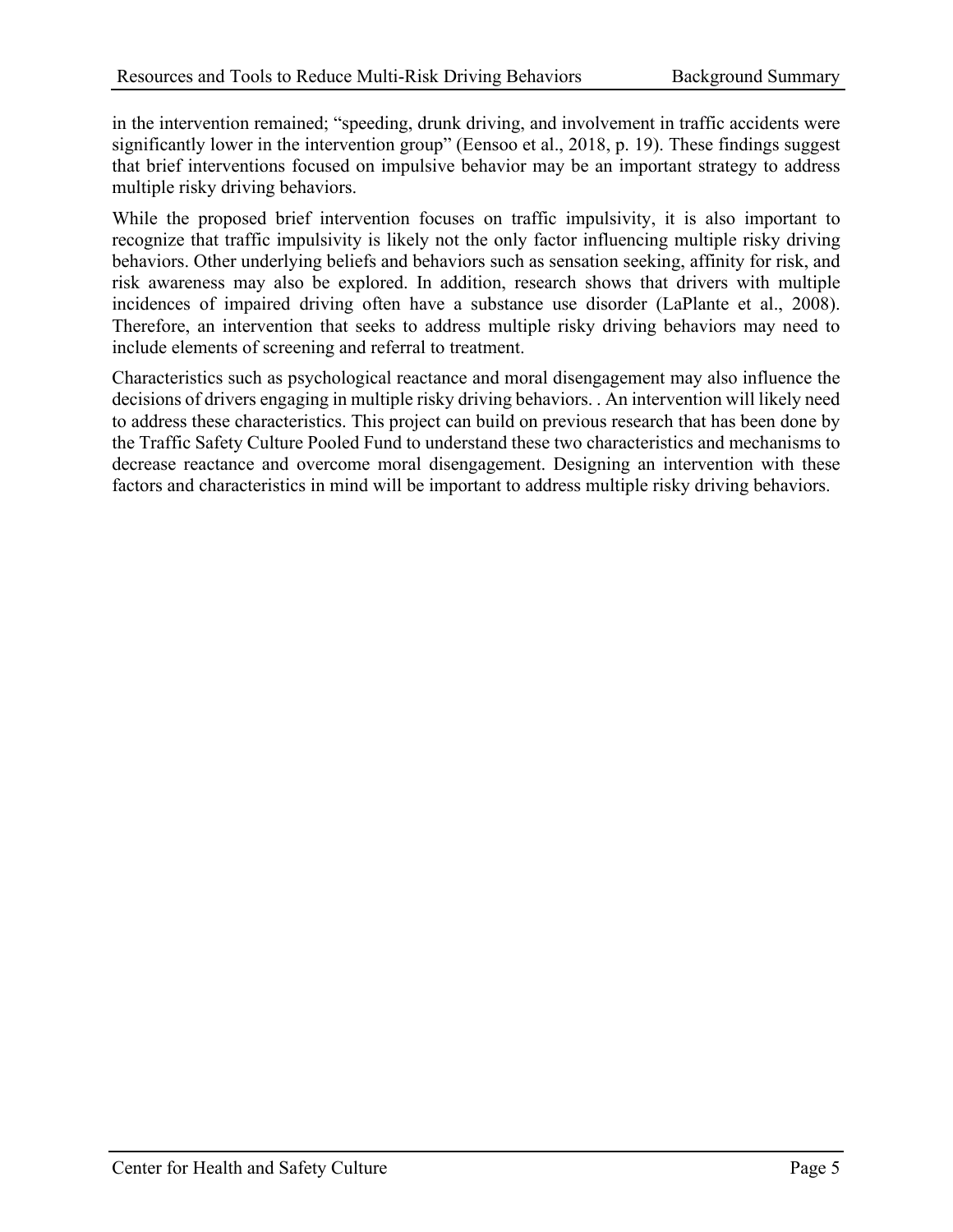### **BENEFITS**

<span id="page-6-0"></span>The association between impulsivity and various risky driving behaviors is established in the literature (Bicaksiz & Ozkan, 2016). However, there is limited understanding about how to address impulsivity and the underlying beliefs and behaviors of individuals engaging in multiple risky driving behaviors. The proposed research seeks to address this gap by creating and testing a virtual intervention designed to address traffic impulsivity to improve driver behaviors. With this information, agencies can make more informed decisions about strategies to reduce risk and improve traffic safety. A virtual intervention, as proposed in this project, may have additional benefit as the intervention will be designed to standalone or augment an existing infrastructure. Further, having a virtual intervention may help DOTs by providing additional options for reaching their target audience in ways other than through an in-person class.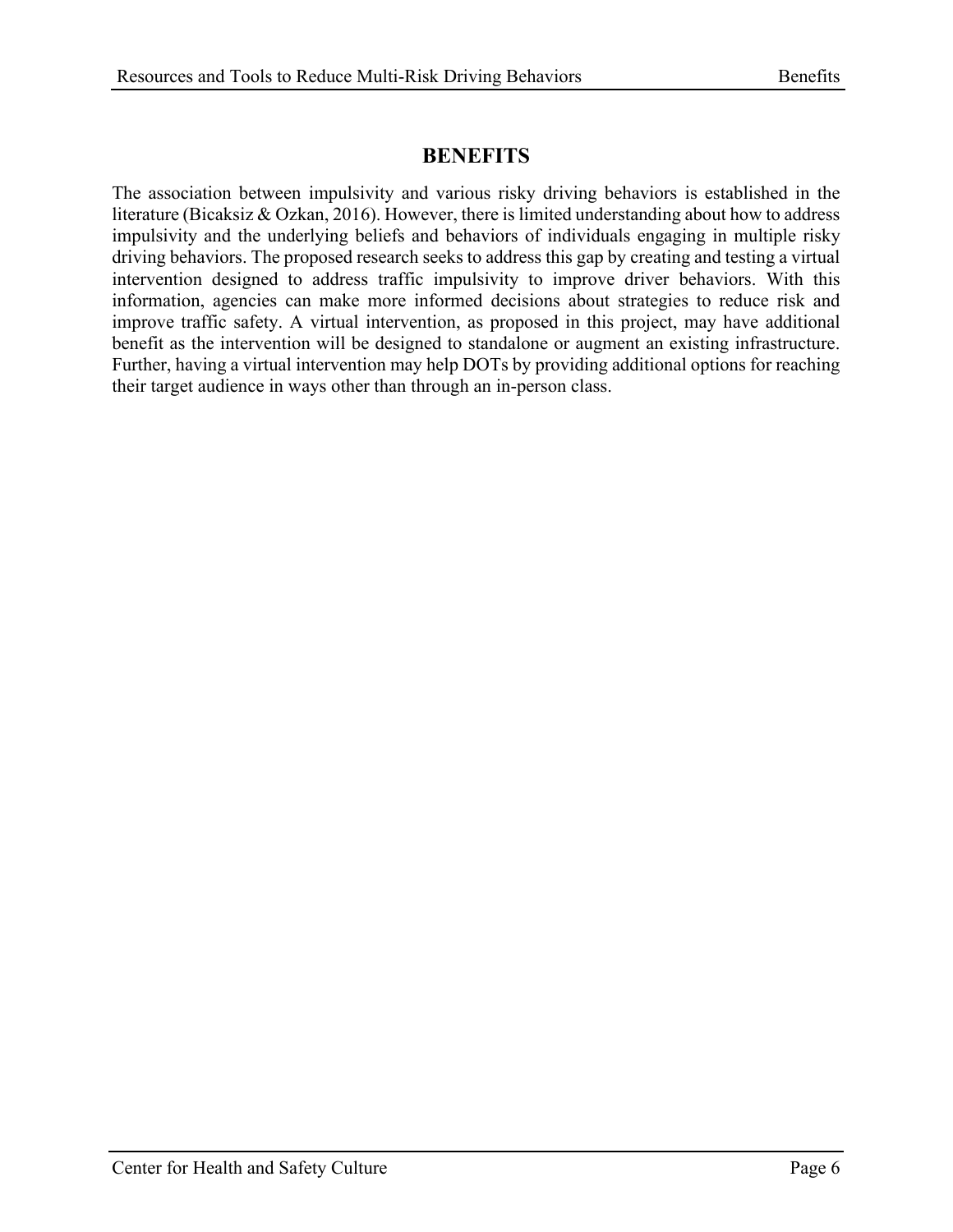#### **OBJECTIVES**

<span id="page-7-0"></span>This project proposes to develop and test a brief intervention designed to address multiple risky driving behaviors that can augment existing infrastructures. This project will provide a set of tools to inform decision making about strategies that focus on individuals who engage in multiple risky driving behaviors.

Objectives of this project include:

- 1. Conduct a review of literature to understand the multifaceted nature of impulsivity (what it is, types of impulsivity, etc.), how impulsivity is measured, and the relationship between impulsivity and high-risk driving behaviors. We will also explore in the review of literature, other factors like sensation seeking, affinity for risk, risk awareness and substance use disorders as these factors are also shown to influence multiple risky driving behaviors. Further, the literature review will explore ways to reduce impulsivity and other factors associated with multiple risky driving behaviors and inform the development of an effective virtual intervention to influence high-risk driving behaviors. The review will use a keyword search within relevant literature databases.
- 2. Synthesize what is learned from the literature to develop a brief intervention to reach drivers who engage in multiple risky behaviors.
- 3. Test the brief intervention that was created to reach drivers who are engaging in multiple risky behaviors.
- 4. Create recommendations and guidance that traffic safety professionals can use to address multiple risky driving behaviors and seek to leverage existing infrastructures.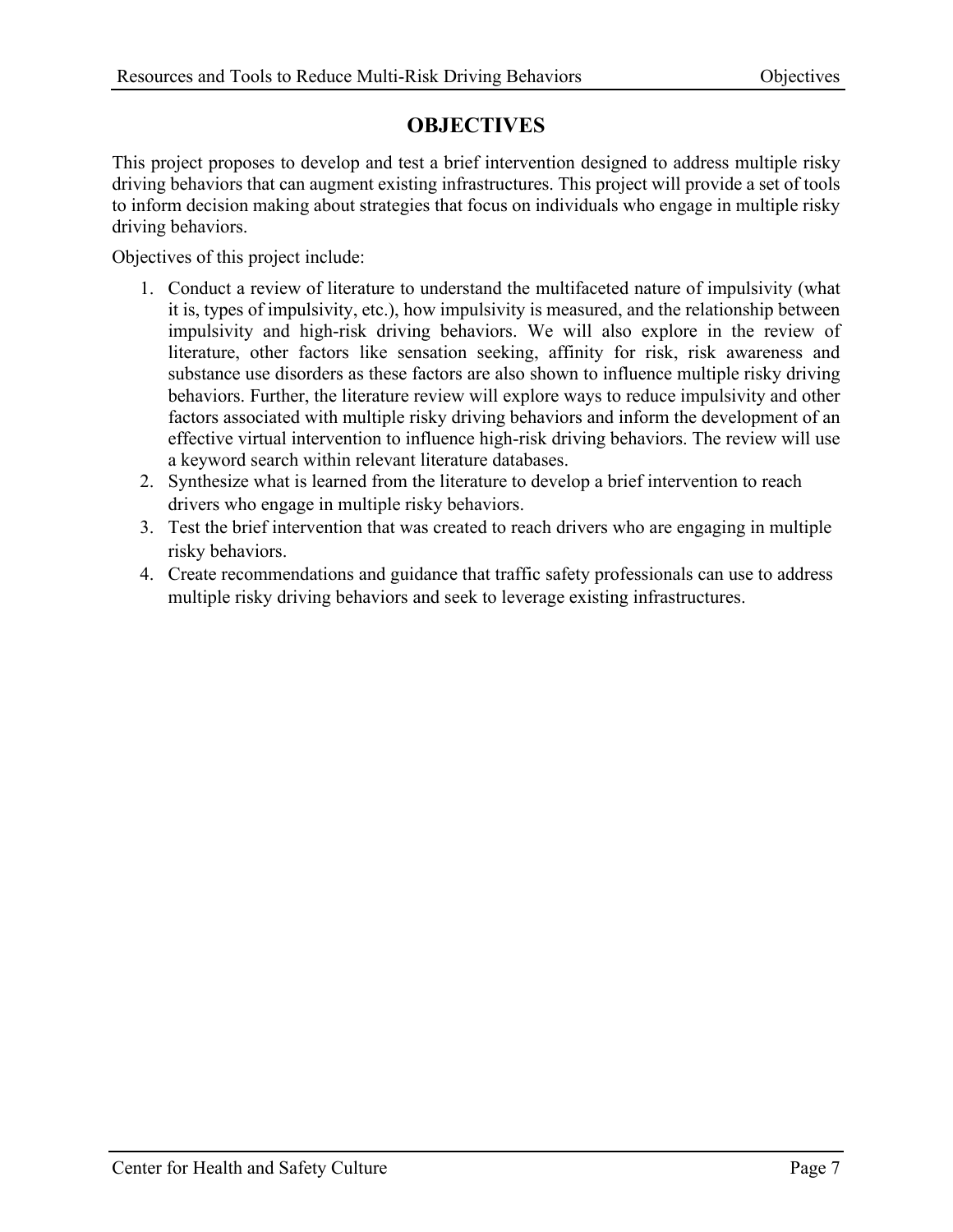#### **RESEARCH PLAN**

<span id="page-8-0"></span>The Center for Health and Safety Culture is proposing to build on existing research about impulsivity and risky driving behaviors and to develop and test an intervention addressing individuals engaged in multiple risky driving behaviors. The method proposed for this project is divided into four tasks:

Task 0. Project Management Task 1. Literature Review Task 2. Content Development for Brief Intervention Task 3. Test Brief Intervention

Task 4. Create Resources and Complete Final Report

#### **Task 0. Project Management**

Dr. Kari Finley will be the principal investigator for this project. As a Senior Research Scientist at the Center for Health and Safety Culture (CHSC) and from her experience leading other projects, Finley is well qualified to lead the project. She will participate in the kick-off meeting to review the details of the project and to make sure all policies and procedures are followed to align with MDT's expectations. Finley will be supported by Dr. Nic Ward who will engage in approximately monthly calls with MDT to review progress and will provide quarterly reports of progress addressing time and budget. Finley will assure quality for all aspects of the project. Finley will be supported by Kelly Green who will provide financial data. As part of project management, communications will leverage existing communication plans from the support contract including the monthly phone call with MDT and the quarterly meetings with the pooled fund panel. To ensure quality of deliverables, the pooled fund panel will review draft deliverables. Necessary revisions will then be made for the final products submitted to MDT.

#### **Task 1. Literature Review**

A literature review will be conducted to understand the multifaceted nature of impulsivity (what is impulsivity, kinds of impulsivity, etc.), how impulsivity is measured, and the relationship between impulsivity and high-risk driving behaviors. Further, the literature review will explore ways to reduce impulsivity and inform the development of a successful intervention to influence high-risk driving behaviors. While the focus of the literature review is on impulsivity, other factors like sensation seeking, affinity for risk, risk awareness and substance use disorders will also be reviewed as these factors may be important in the development of an intervention that addresses multiple risky driving behaviors.

To obtain research articles for this review, a keyword search will be conducted using databases that cover published academic research (e.g., Google Scholar, TRID database and Montana State University Library search engines Academic Search Complete and EBSCO). The search will be limited to peer-reviewed and publicly available literature published in English after 2000. Word search and phrase combinations will include: "high-risk driving behaviors," "factors associated with unsafe driving," "personal risk recognition," "driving risk perception," "multiple risky driving behavior," "traffic impulsivity," "impulsivity and driver behavior," "impulsivity scales,"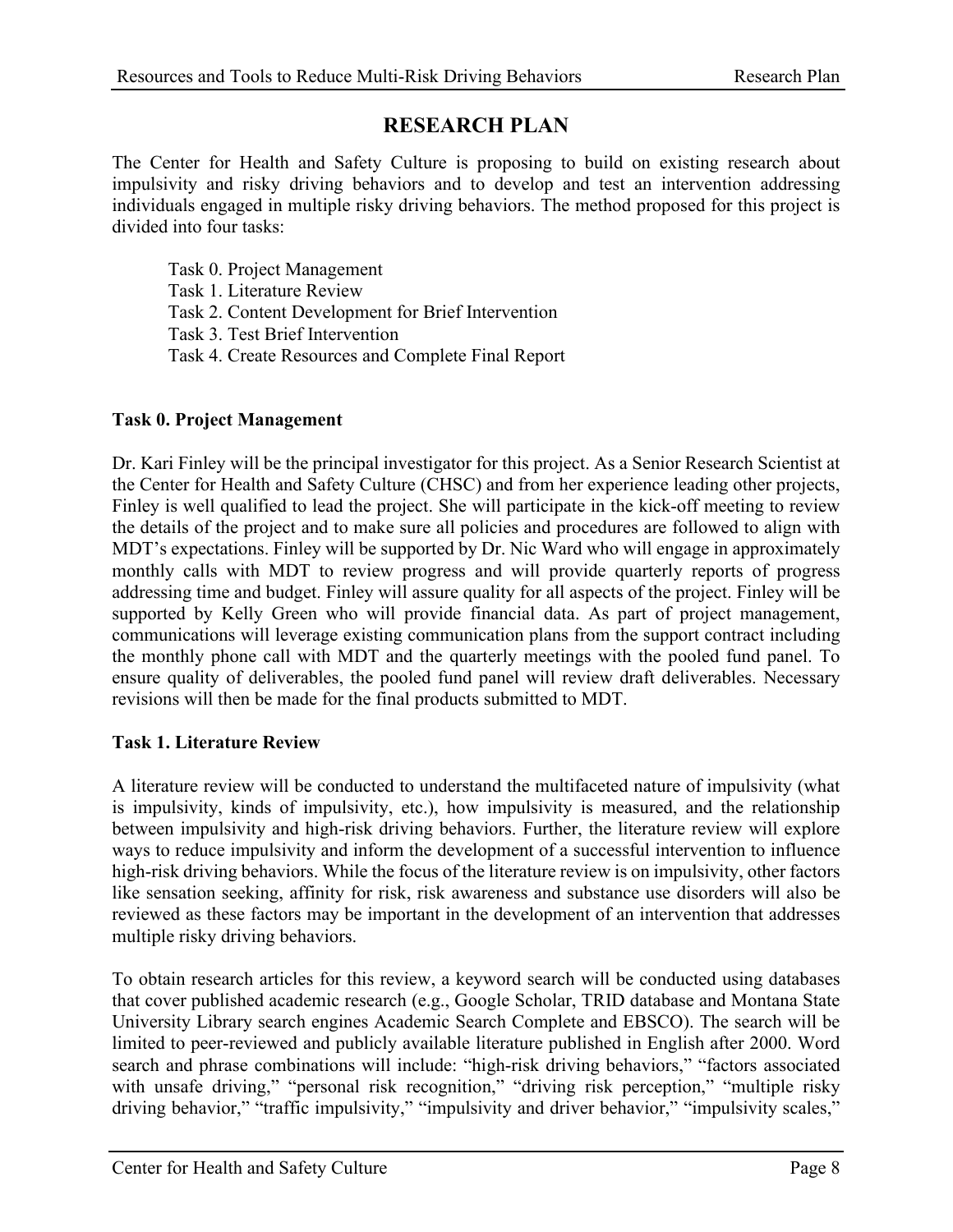"impulsiveness and driving," "brief interventions," and "traffic interventions". Once articles are reviewed for relevance, additional key words were used in combination to narrow the search. Additionally, the reference lists of relevant articles will be reviewed for other potentially relevant articles that may have been missed with the key word searches. This review will inform the design of the intervention proposed for this project and will inform the creation of an outline of the curriculum for the brief intervention. Additionally, we will explore the potential to leverage existing infrastructures across the social ecology and develop an implementation plan outline and an evaluation plan outline.

Kari Finley, Senior Research Scientist, will lead this task. The **Task 1 Report** will include a summary of the literature review, an outline of the curriculum for the brief intervention, an implementation plan, and an evaluation plan. Otto, McMahill, Ward, Arpin and Green will contribute to these tasks.

#### **Task 2. Content Development for Brief Intervention/ Recruitment**

Based on the literature review, content will be created to reach drivers who engage in multiple risky behaviors. The content will be designed to be able to be integrated with an existing infrastructure or as a standalone option and provide enhanced content and methods (e.g., motivational interviewing -- a technique that works with an individual to reveal their underlying values and beliefs that influence their behavior) to improve outcomes and address multiple risky behaviors. The content will be designed for implementation by trained facilitators.

Once content for the brief intervention has been developed, we will pilot test and refine the intervention.

Finley, Otto, and McMahill will be responsible for content development, pilot testing, and refinement. Arpin and Ward will support content development and recruitment efforts.

We will develop a plan for the full experimental design study to be implemented in Task 3 and will recruit a site for the study. We will also train providers to deliver the brief intervention.

The content created for the brief intervention and the plan for the experimental design study will be summarized in the **Task 2 Report**.

#### **Task 3. Test Brief Intervention**

We propose to conduct an experimental study to test the brief intervention designed in Task 2. We will recruit college students at one university to participate in the study and will conduct an initial assessment, which will include an assessment of multiple risky driving behaviors, impulsivity, and other risk factors found salient from the literature review. Surveys will be developed to understand the beliefs and behaviors influencing those engaged in multiple risky driving behaviors. A behavioral model will inform the development of surveys.

Those who endorse multiple risky driving behaviors will be recruited for the study. The study will use an experimental design, which includes a control group (participants who do not receive the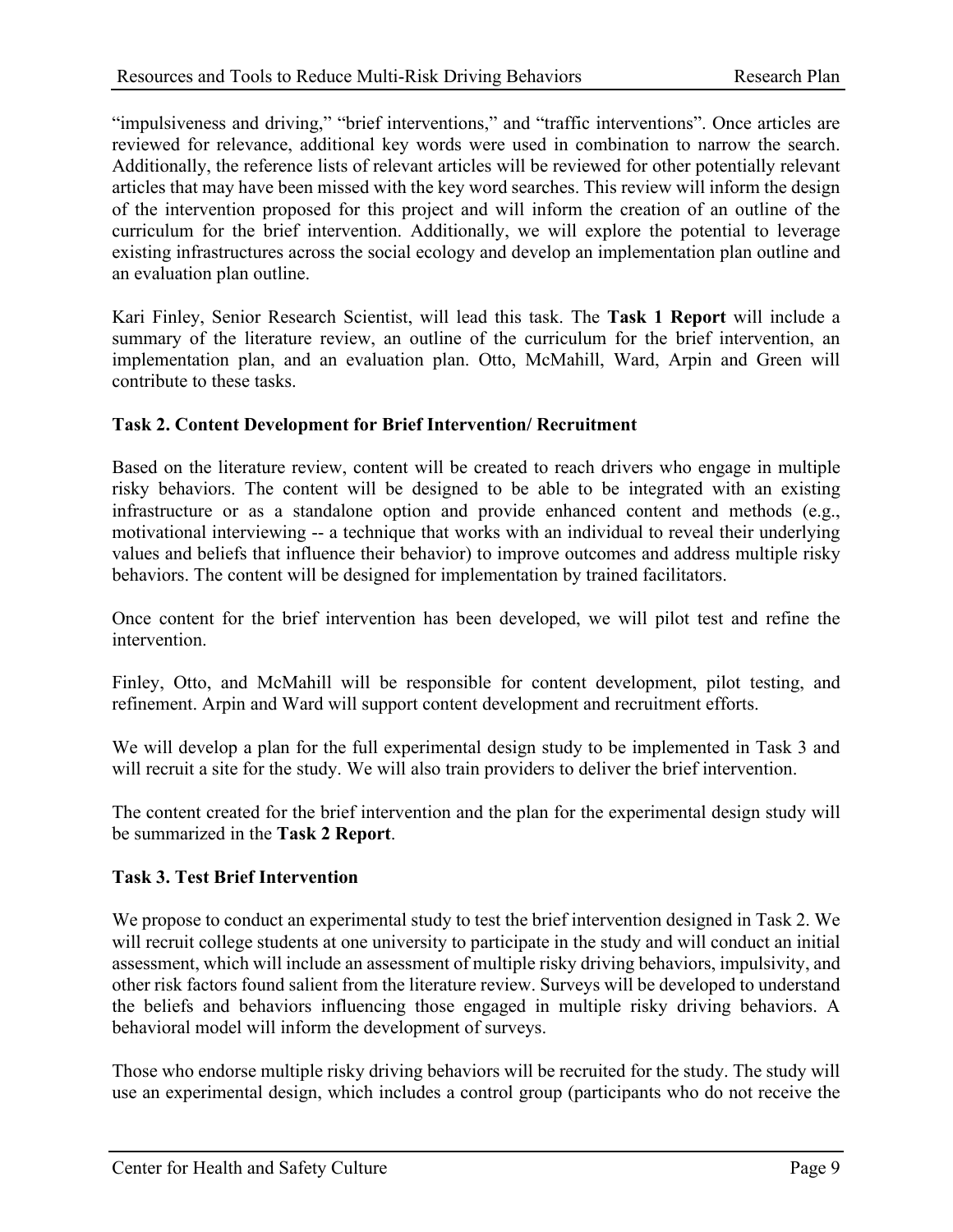brief intervention) and an intervention group (participants who do receive the brief intervention). The brief intervention will be delivered by trained facilitators one-on-one virtually with study participants in the intervention group. The study will include pre-tests (pre intervention) and follow-up surveys (post intervention).

Finley, Otto, McMahill, and Ward will be responsible for creating assessments and testing the intervention. Green and Arpin will contribute to the survey development and support the report of results and tasks. Data collected in the study will be analyzed. Otto and Ward will analyze the results and summarize the findings in the **Task 3 Report.**

#### **Task 4. Create Resources and Complete a Final Report**

- **Develop Recommendations and Provide Guidance.** Based on what we learn from testing the brief intervention, we will provide recommendations about how traffic safety professionals can address multiple risky driving behaviors and could seek to leverage existing infrastructures.
- **Poster** A poster will be created for traffic safety professionals to use to disseminate information in a traffic safety poster session.
- **PowerPoint Presentation** A PowerPoint presentation will be created for traffic safety professionals to use to disseminate information.
- **A Recorded Webinar** A webinar will be completed to disseminate findings from this project.
- **Final Report** A final report will be completed summarizing each task in the project.

Finley will be responsible for completing these products and will be supported by Otto, Arpin, Green and McMahill. Ward will contribute to the webinar development and the final report. The Pooled Fund Board will review and approve the final products.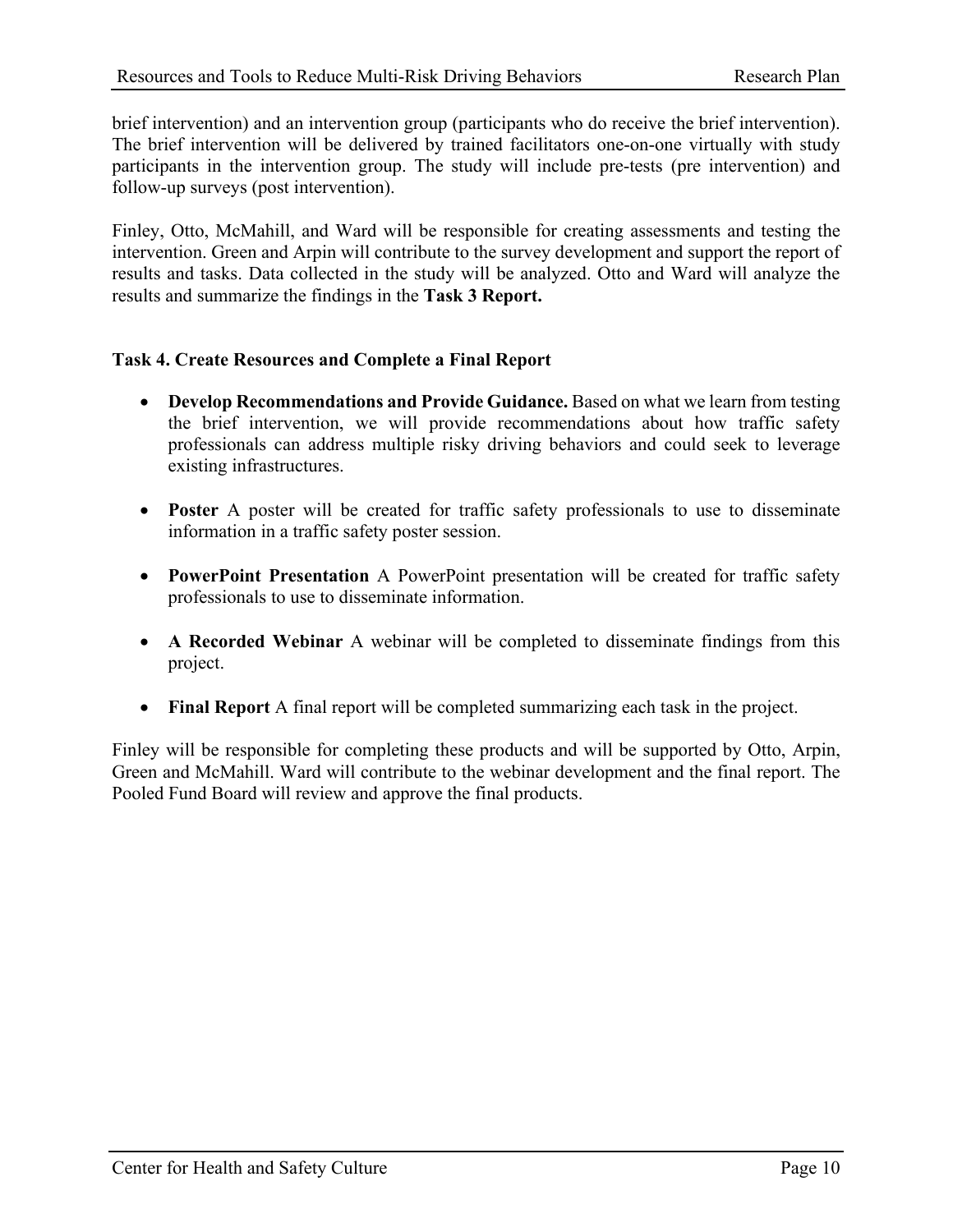### **TSC POOLED FUND INVOLVEMENT**

<span id="page-11-0"></span>We anticipate the assistance of the TSC Pooled Fund board in contributing to the review and approval of the survey and the project deliverables.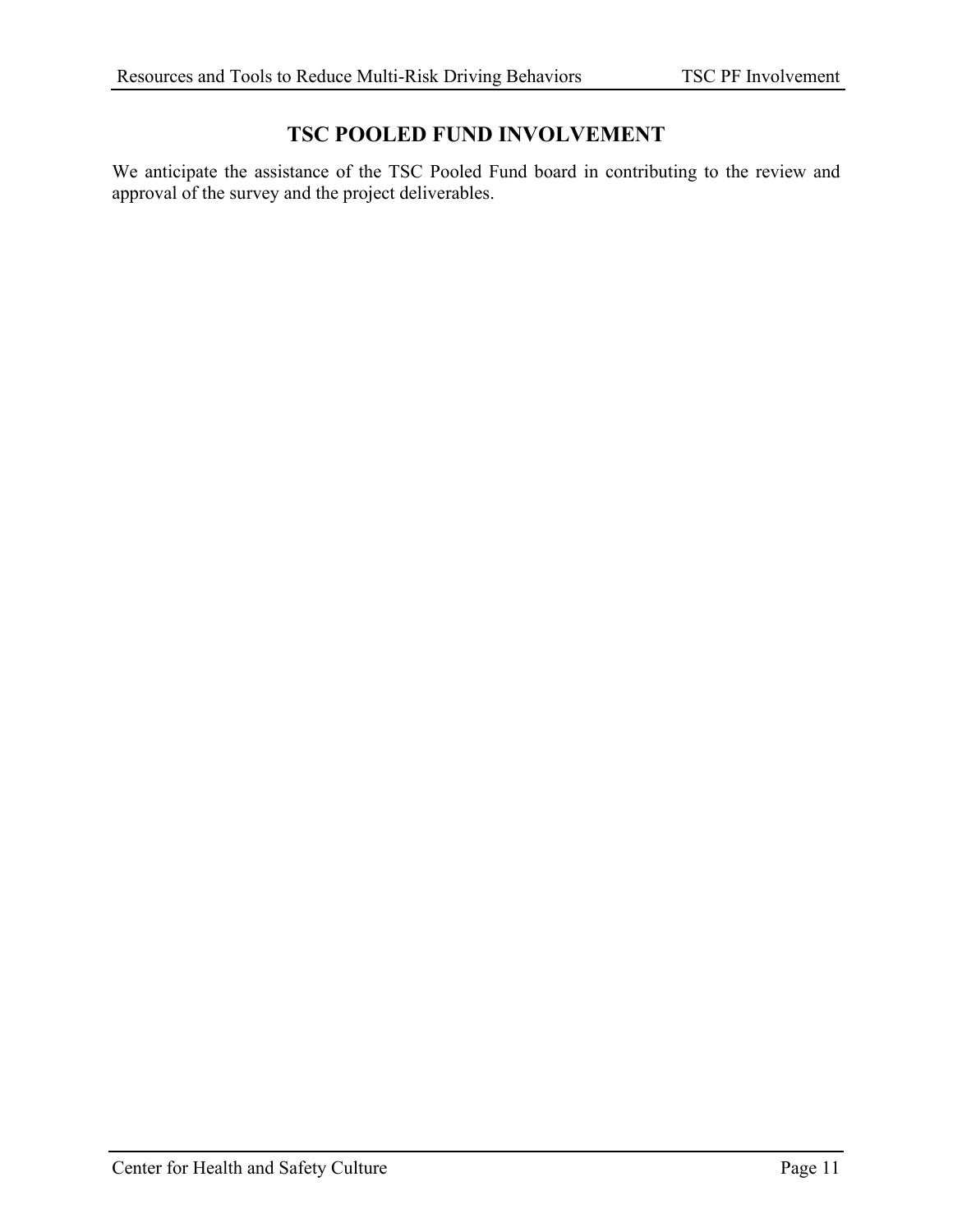### **PRODUCTS**

- <span id="page-12-0"></span>1. **Task 0.** Quarterly Progress Reports
	- a. Progress reports based on MDT template for each quarter of project
- 2. **Task 1. Report:** Literature Review
- 3. **Task 2 Report:** Summary of content created for the brief intervention
- 4. **Task 3 Report:** Survey developed to test intervention and summary of key findings
- 5. **Recommendations and Guidance** about how traffic safety professionals can address multiple risky driving behaviors and could seek to leverage existing infrastructures
- 6. **A Poster** suitable for use at TRB
- 7. **PowerPoint slides** summarizing the results of the project
- 8. **A Recorded Webinar** summarizing the results
- 9. **Final Report**: A comprehensive research report of the project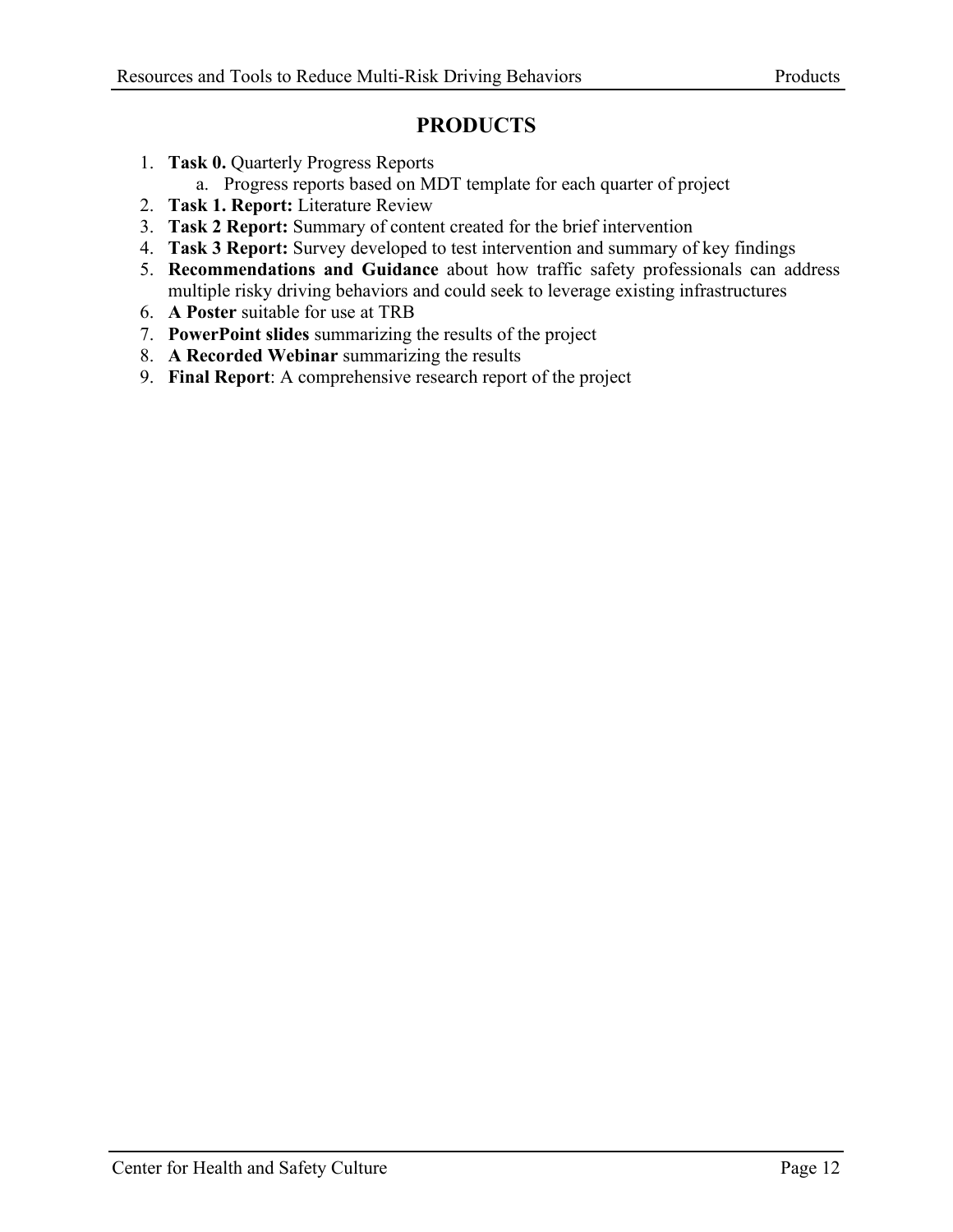#### **PROJECT IMPLEMENTATION**

<span id="page-13-0"></span>This project will develop and test a brief intervention that can augment existing infrastructures and will provide resources that can be used to guide decision making about strategies focused on individuals who engage in multiple risky driving behaviors.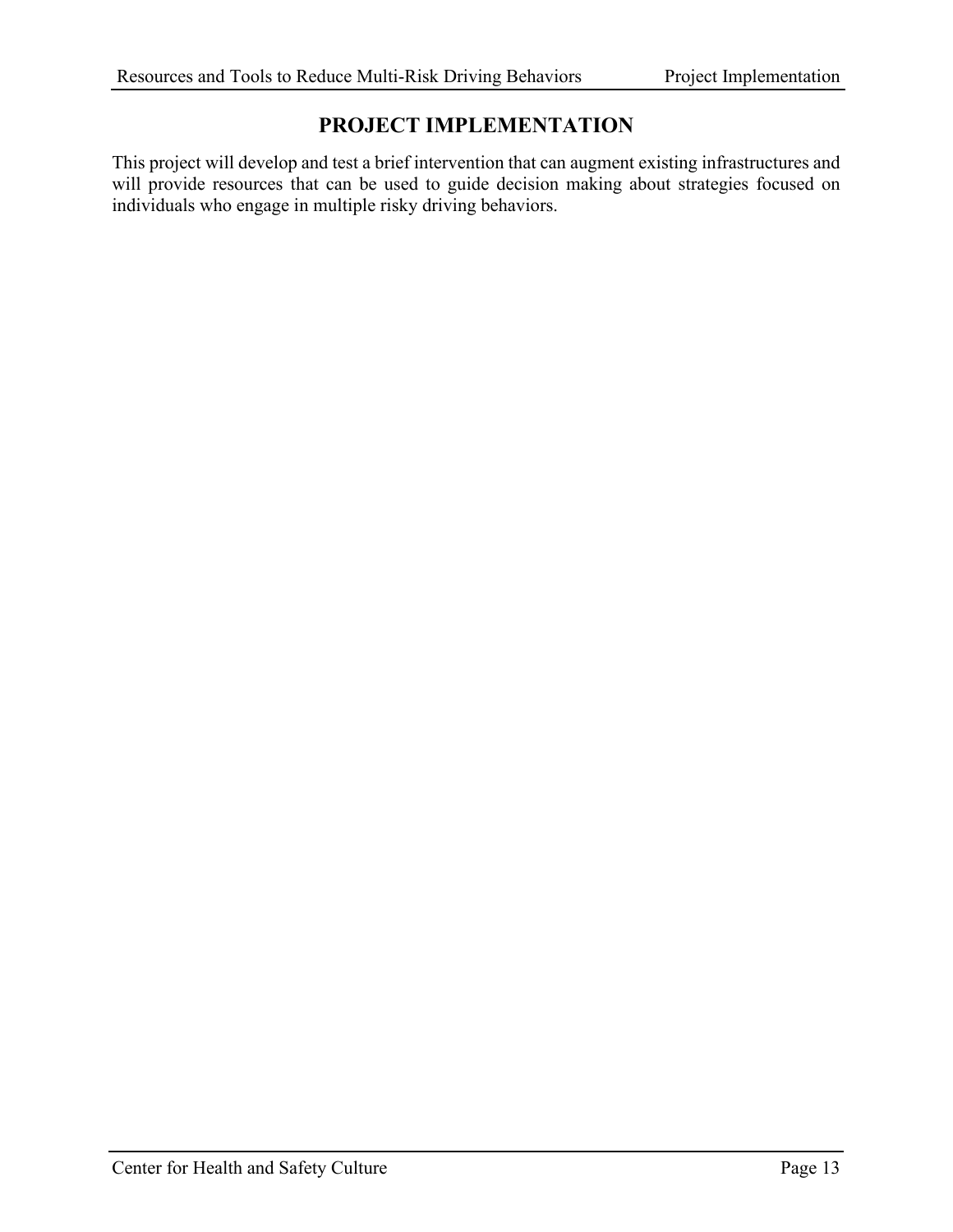### **SCHEDULE**

The timeline for the main tasks and deliverables is summarized below for this 30-month project. Task deliverables will be given to MDT by the end of the month denoted by an "**X**".

<span id="page-14-0"></span>

|                                                                          | Month             |                |              |                |                |                               |                |                |                |                |  |            |                |   |                              |     |   |                                              |                           |   |               |                           |             |                               |              |                  |                |                  |   |                                                                                                                                                              |
|--------------------------------------------------------------------------|-------------------|----------------|--------------|----------------|----------------|-------------------------------|----------------|----------------|----------------|----------------|--|------------|----------------|---|------------------------------|-----|---|----------------------------------------------|---------------------------|---|---------------|---------------------------|-------------|-------------------------------|--------------|------------------|----------------|------------------|---|--------------------------------------------------------------------------------------------------------------------------------------------------------------|
|                                                                          |                   | $\overline{2}$ | $\mathbf{3}$ | $\overline{4}$ | 5 <sup>1</sup> | 6                             | $\overline{7}$ | 8 <sup>1</sup> | 9 <sup>1</sup> |                |  |            |                |   |                              |     |   |                                              |                           |   |               |                           |             |                               |              |                  |                |                  |   | 10   11   12   13   14   15   16   17   18   19   20   21   22   23   24   25   26   27   28   29   30                                                       |
|                                                                          |                   |                |              |                |                |                               |                |                |                |                |  |            |                |   |                              |     |   |                                              |                           |   |               |                           |             |                               |              |                  |                |                  |   | MayJune July  Aug  Sept  Oct  Nov  Dec   Jan   Feb  Mar   Apr  May June July  Aug  Sept Oct  Nov   Dec   Jan   Feb  Mar   Apr  May June July  Aug  Sept  Oct |
| <b>Task 0. Project Management</b><br>Quarterly Progress Report           | X                 | X              | X<br>X       | X              | X              | X<br>$\mathbf{\underline{X}}$ | X              | X              | X<br>X         |                |  | X          |                |   | $X$ $X$ $X$ $X$ $X$ $X$<br>X | X X |   | $\boldsymbol{X}$<br>$\underline{\mathbf{X}}$ | $\boldsymbol{\mathrm{X}}$ | X | X<br><u>Δ</u> | $\boldsymbol{\mathrm{X}}$ | X           | $\boldsymbol{X}$<br>$\Lambda$ | $\mathbf{X}$ | $\boldsymbol{X}$ | X<br>$\Lambda$ | $\boldsymbol{X}$ | X | $\boldsymbol{X}$<br>$\mathbf{\underline{X}}$                                                                                                                 |
| <b>Task 1. Literature Review</b>                                         | $X_{\mathcal{C}}$ | X <sub>1</sub> | X            | X              | X              | $X_{\mathcal{I}}$             | X              | X              |                |                |  |            |                |   |                              |     |   |                                              |                           |   |               |                           |             |                               |              |                  |                |                  |   |                                                                                                                                                              |
| <b>Task 2. Content Dev. for Brief</b><br><b>Intervention/Recruitment</b> |                   |                |              |                |                |                               |                | X              | X              | X <sub>1</sub> |  | $X \mid X$ | X <sub>1</sub> | X | X                            |     |   |                                              |                           |   |               |                           |             |                               |              |                  |                |                  |   |                                                                                                                                                              |
| <b>Task 3. Test Brief</b><br><b>Intervention</b>                         |                   |                |              |                |                |                               |                |                |                |                |  |            |                |   | X                            | X   | X | X                                            | X                         | X | X             | $\mathbf X$               | $\mathbf X$ | X                             |              |                  |                |                  |   |                                                                                                                                                              |
| <b>Task 4. Create Resources and</b><br><b>Final Report</b>               |                   |                |              |                |                |                               |                |                |                |                |  |            |                |   |                              |     |   |                                              |                           |   |               |                           | X           | X                             | X            | X                | X              | X                | X | X                                                                                                                                                            |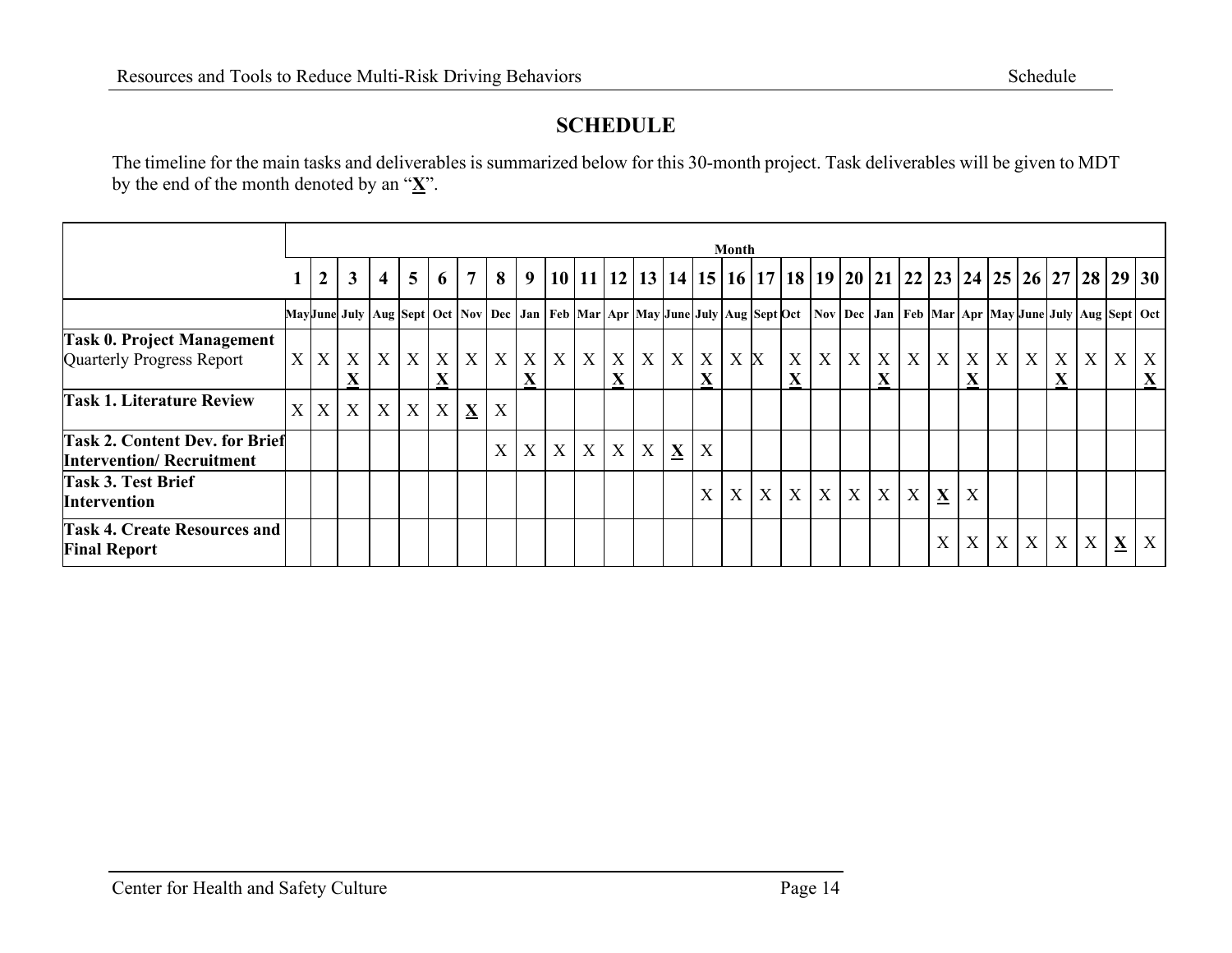#### **BUDGET**

<span id="page-15-0"></span>The project costs are summarized below. [Table 1](#page-15-1) summarizes the costs by budget item; Table 2 summarizes the pay rate and benefit rate for project staff; [Table 3](#page-15-2) summarizes the costs by task; and [Table 4](#page-15-4) summarizes the project costs by fiscal year. Note that a variety of staff are included in the budget because of (1) the need for skills and knowledge across a range of disciplines, and (2) the need to control the budget by using staff from lower salary ranges.

|  |  | <b>Table 1. Project Budget by Item</b> |  |  |  |
|--|--|----------------------------------------|--|--|--|
|--|--|----------------------------------------|--|--|--|

<span id="page-15-1"></span>

| <b>Item</b>                | <b>Total</b> |
|----------------------------|--------------|
| Salaries                   | \$121,002    |
| <b>Benefits</b>            | \$39,521     |
| <b>Contracted Services</b> | \$0          |
| Supplies                   | \$6,000      |
| Communications             | \$0          |
| Other: Qualtrics           | \$3,600      |
| <b>Total Direct Costs</b>  | \$170,122    |
| Indirect Costs (25%)       | \$42,531     |
| <b>Total Project Cost</b>  | \$212,653    |

<span id="page-15-4"></span><span id="page-15-3"></span><span id="page-15-2"></span>

| <b>Item</b>                                    | <b>Total</b> |
|------------------------------------------------|--------------|
| $0$ – Project Management                       | \$6,706      |
| $1$ – Literature Review                        | \$33,187     |
| $2 -$ Surveys                                  | \$52,793     |
| 3 – Develop Guidance                           | \$74,976     |
| 4 – Create Resources and Complete Final Report | \$44,990     |
| <b>Total Project Cost</b>                      | \$212,653    |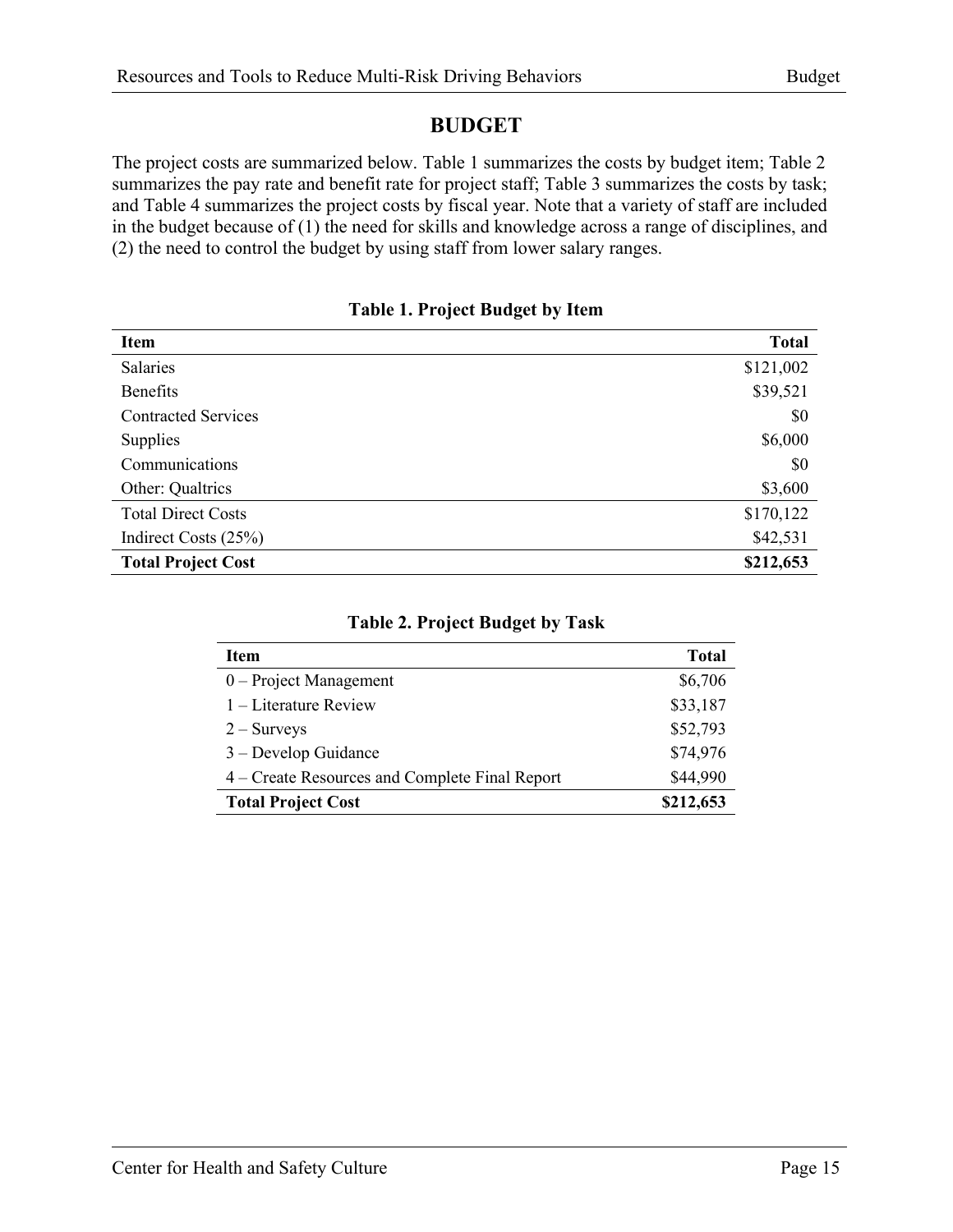|                                |                  | <b>State Fiscal Year</b> |                  | <b>Federal Fiscal Year</b> |                  |              |              |
|--------------------------------|------------------|--------------------------|------------------|----------------------------|------------------|--------------|--------------|
| <b>Item</b>                    | 2021             | 2022                     | 2023             | 2021                       | 2022             | 2023         | 2024         |
| <b>Salaries</b>                | 19,332           | 49,918                   | 51,752           | 9,040                      | 47,335           | 58,499       | 6,128        |
| <b>Benefits</b>                | 6,499            | 16,293                   | 16,729           | 2,957                      | 15,737           | 18,832       | 1,995        |
| Supplies                       | $\boldsymbol{0}$ | 6,000                    | $\boldsymbol{0}$ | $\boldsymbol{0}$           | $\boldsymbol{0}$ | 6,000        | $\mathbf{0}$ |
| Other                          | $\boldsymbol{0}$ | 3,600                    | $\theta$         | $\boldsymbol{0}$           | 3,600            | $\mathbf{0}$ | $\mathbf{0}$ |
| <b>Total Direct</b><br>Costs   | 25,831           | 75,811                   | 68,480           | 11,997                     | 66,671           | 83,331       | 8,123        |
| <b>Indirect Costs</b><br>(25%) | 6,458            | 18,953                   | 17,120           | 2,999                      | 16,668           | 20,833       | 2,031        |
| <b>Total Project</b><br>Cost   | 32,289           | 94,763                   | 85,600           | 14,996                     | 83,339           | 104,164      | 10,154       |

#### **Table 3. Project Budget by State and Federal Fiscal Years**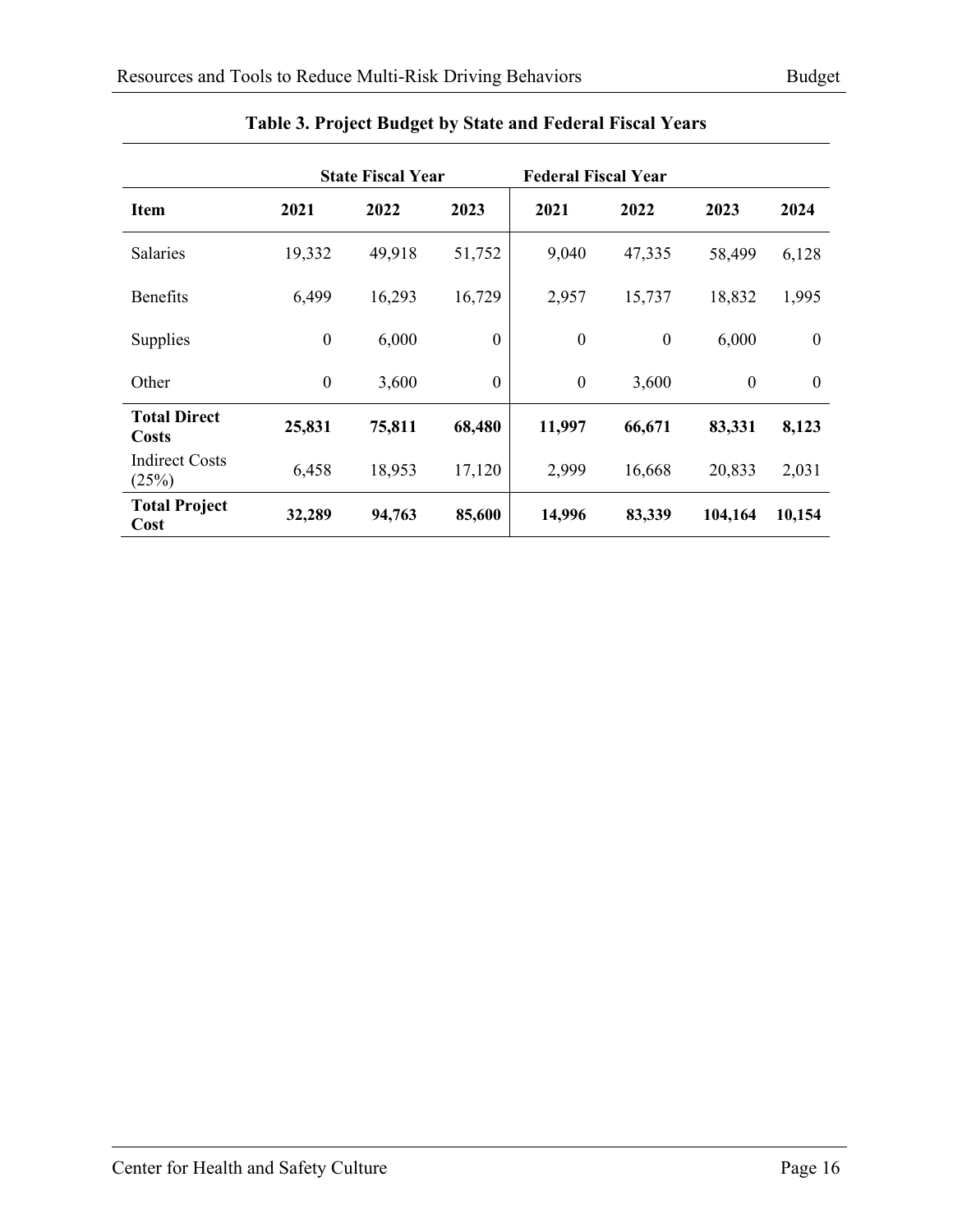### **STAFFING**

<span id="page-17-0"></span>Staffing for this project involves members of the Center for Health and Safety Culture. Each staff member contributes to the project in a unique way based on their specific expertise and background. [Table 5](#page-18-0) summarizes staff time by task for the 30-month duration of this project. Overall, this effort can be interpreted as the equivalent of one person working on this 30.90% of the time for 30 months (see FTE in [Table 5\)](#page-18-0). We believe this FTE equivalent effort is reasonable to satisfy the goals of this project in a cost-effective manner.

**Kari Finley,** Ph.D., will serve as the PI for the project and oversee all efforts. Finley is a Senior Research Scientist at the Center for Health and Safety Culture. Finley will oversee all aspects of this project and will contribute as a lead writer for the literature review, will develop content for the intervention, design the experiment, train providers, test the intervention, and provide oversight and support for all other Task deliverables. Finley is a Behavioral Specialist with extensive experience in behavior change and facilitating brief interventions.

**Jay Otto,** M.S., Otto is the principal scientist of the Center for Health and Safety Culture. He oversees all the Center's projects and fosters integration and dissemination of research findings across projects. Otto will lead the key findings and data analysis for the project. Otto will also support the development of the literature review and evaluation plan, content for the intervention, creation of the experimental design, testing the intervention, and creating resources and recommendations for the project.

**Annmarie McMahill,** M.S., will contribute to creating the curriculum, implementation plan and evaluation plan. She will support the development of the brief intervention and will contribute to the recruitment of participants. McMahill will contribute to creating recommendations for the resources created for this project and will contribute to the final report. McMahill is the manager for the Center and has extensive experience on traffic safety projects. She is a research scientist with extensive experience at the community level with prevention.

**Nic Ward,** Ph.D., will communicate approximately monthly with MDT and the pooled fund on the progress of the project. Ward will contribute to the project bringing nearly 20 years of international research in human factors applied to traffic safety. Professor Nicholas Ward (F. Erg. S) is currently a Professor of Mechanical and Industrial Engineering at Montana State University and Director for the Center for Health and Safety Culture. Professor Ward has led several successful interdisciplinary and international consortia for traffic safety research including intelligent transportation systems, driver behavior (impairment), and traffic safety culture. Ward will contribute to the curriculum outline, implementation plan and evaluation plan. He will support the development of the intervention and be involved in the recruitment and development of the experimental design. He will also analyze results from the study and support the development of the recommendations, webinar, and report writing.

**Jamie Arpin** will contribute to supporting the intervention development, survey work, recruitment, guidance development, and task report writing. She will also contribute to the creation of the curriculum, implementation plan and evaluation plan for the project.

**Kelly Green,** M.P.A., will be involved in the financial and contract management of this project. She will also support the evaluation and implementation plan, and help in the development of the experimental design, and recruitment of participants for the study, and will contribute to the report on recommendations, resources created for the project, and the final report.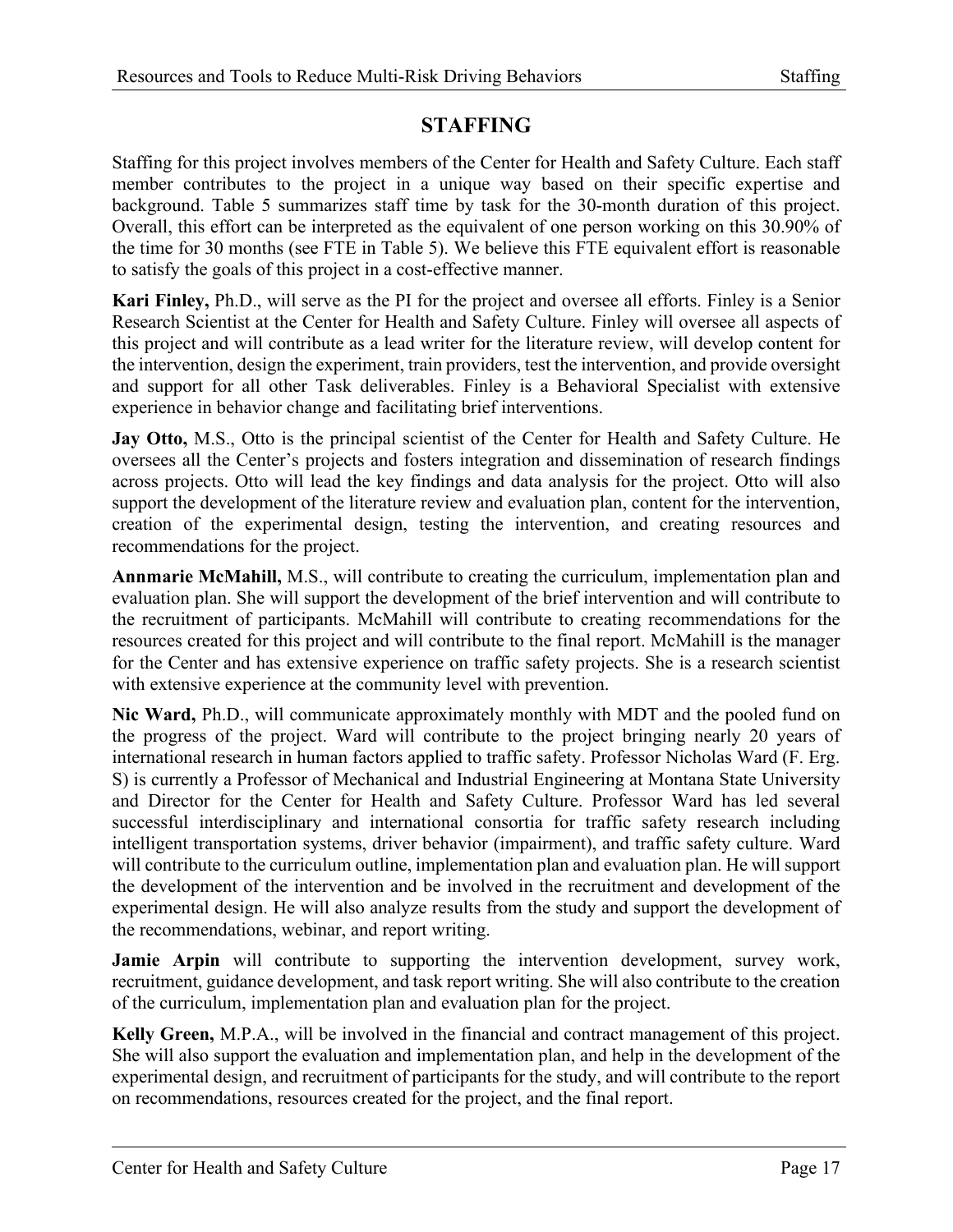<span id="page-18-0"></span>

|                       |                        |             | <b>Hours by Task</b> |     |     |     |     |              |  |  |  |
|-----------------------|------------------------|-------------|----------------------|-----|-----|-----|-----|--------------|--|--|--|
| <b>Name</b>           | Role                   | <b>FTE*</b> | $\boldsymbol{0}$     |     | 2   | 3   | 4   | <b>Total</b> |  |  |  |
| Finley, Kari          | Principal Investigator | 0.18        | 48                   | 145 | 310 | 315 | 130 | 953          |  |  |  |
| Arpin, Jamie          | Research Staff         | 0.047       | $\theta$             | 70  | 35  | 125 | 20  | 250          |  |  |  |
| Green, Kelly          | Research Staff         | 0.034       | 47                   | 20  | 40  | 45  | 28  | 180          |  |  |  |
| McMahill,<br>Annmarie | Research Staff         | 0.045       | $\overline{0}$       | 70  | 100 | 40  | 25  | 235          |  |  |  |
| Otto, Jay             | Research Staff         | 0.11        | $\theta$             | 95  | 70  | 215 | 205 | 585          |  |  |  |
| Ward, Nic             | Research Staff         | .029        | $\theta$             | 10  | 25  | 55  | 65  | 155          |  |  |  |
|                       | <b>Total</b>           | .3090       | 96                   | 410 | 580 | 795 | 473 | 2354         |  |  |  |

**Table 4. Schedule of Staffing**

\*based on 30 months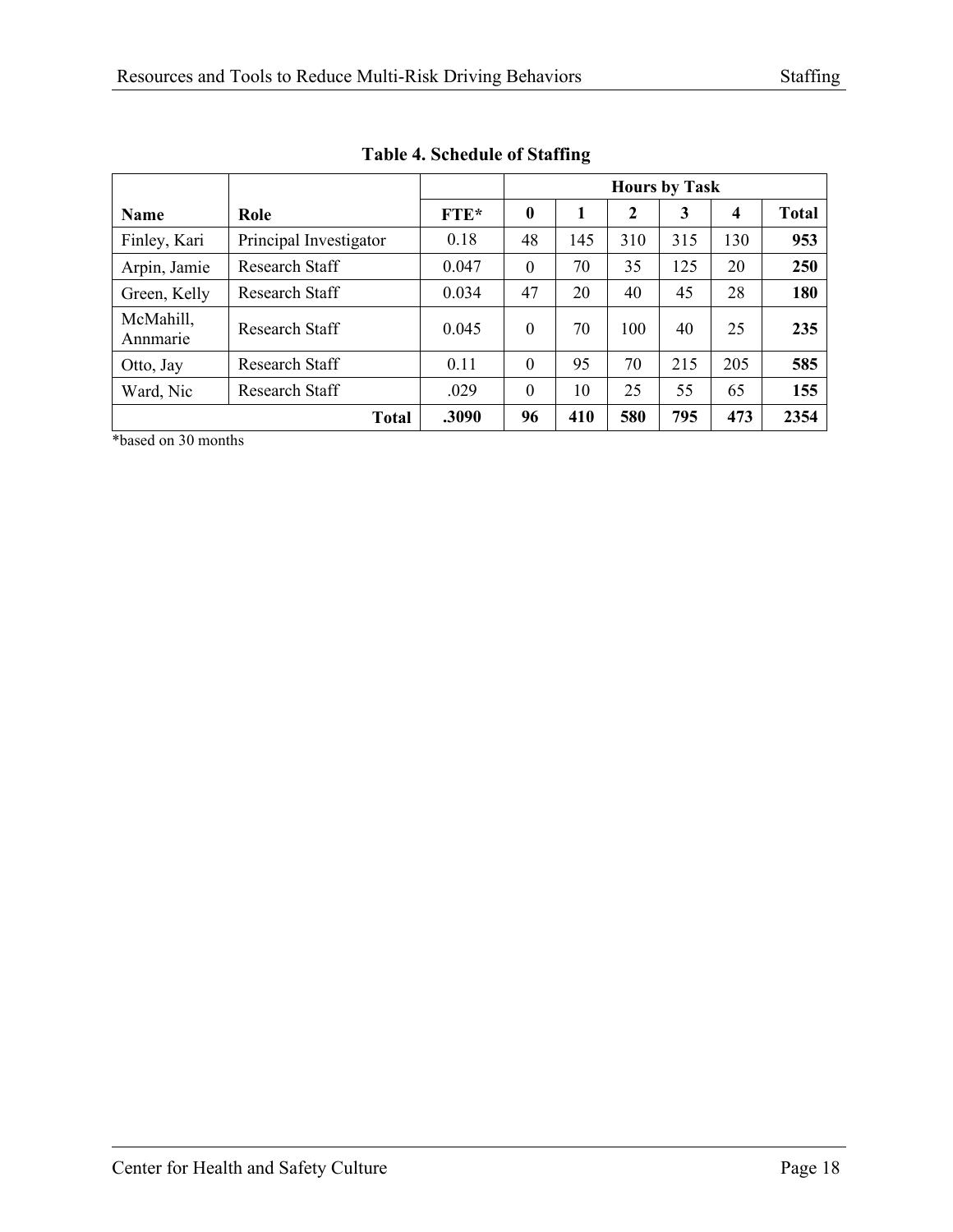## **FACILITIES**

### <span id="page-19-1"></span><span id="page-19-0"></span>**Center for Health and Safety Culture**

The Center for Health  $\&$  Safety Culture (CHSC) is an interdisciplinary center serving communities and organizations through research, training, and support services to cultivate healthy and safe cultures. The Center is dedicated to applying research to develop sustainable solutions to complex social problems. Our research focuses on understanding how culture impacts behavior – especially behavior associated with health and safety. We have expanded beyond Positive Community Norms (PCN) to consider a broader set of cultural influences in addition to norms including values, beliefs, and attitudes. This broadly operating model to measure, analyze, and transform culture is called "Positive Culture Framework" (PCF). This framework is grounded in validated psychological models of human social behaviors related to health and safety. We address a variety of issues working with tribal, federal, state, and community agencies as well as private non-profit and for-profit organizations and companies. Current research projects include addressing substance abuse, traffic safety, child maltreatment and violence. The Center works with a variety of clients and sponsors including local, state, federal governmental agencies (e.g., state departments of transportation), private businesses, corporations, community coalitions, and private foundations.

#### <span id="page-19-2"></span>**Information Services**

The MSU Library system has licenses with the largest databases of published literature as well as open access to published articles in numerous peer reviewed journals. These resources will be critical in researching past studies and identifying evidence-based strategies. Literature and information gathering are performed through the Carnegie Research Level 1 Library (Renne Library). In addition to an extensive collection of printed material, the library subscribes to dozens of databases and hundreds of refereed journals in print and electronic format. Specific items not accessible through these sources can be located and retrieved by the Interlibrary Loan service, which is affiliated with other research libraries across the United States. Typical sources used to aid literature searches include: TRIS Online (Transportation Research Information Services), E-Science Server, Transportation Research Board Research Records and Annual Meeting CD-ROMs, Google Scholar, Google, and Montana Local Technical Assistance Program library.

### <span id="page-19-3"></span>**Graphic and Communication Services**

Communications staff provides technical editing, layout, graphic design, and web page support. Information Technology staff maintains network servers and individual computers, software, and hardware. Relevant university communication facilities include a video and conference room facilities.

### <span id="page-19-4"></span>**Administrative Services**

The researchers at CHSC are assisted by a highly qualified group of experienced support staff. Administrative staff members assist with budgeting, procurement, contracts, and accounting. The university provides Extended University services for online educational course development and publications and an Institutional Review Board (IRB) to oversee all research engaging humans.